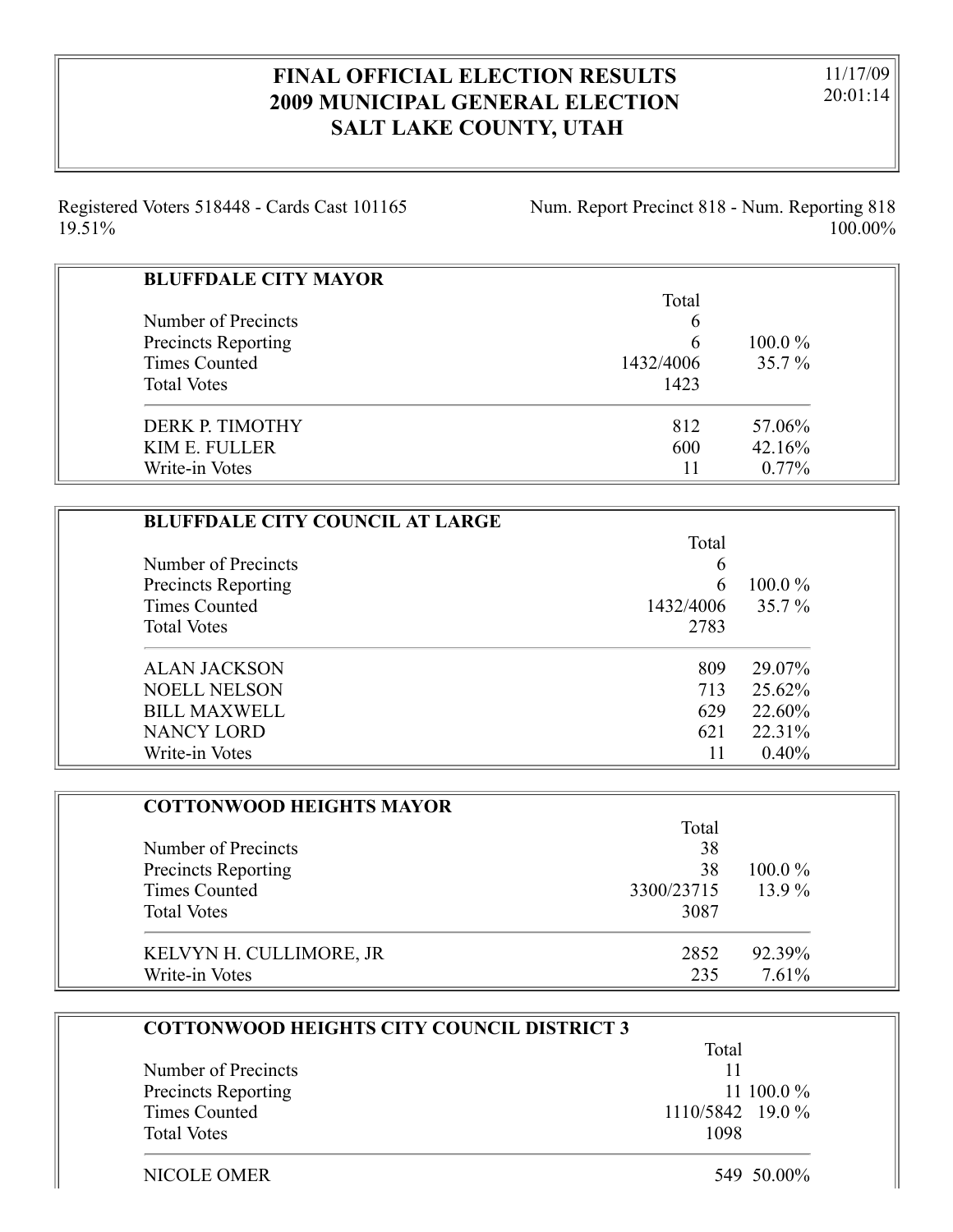$\equiv$ 

| <b>COTTONWOOD HEIGHTS CITY COUNCIL DISTRICT 4</b> |                 |              |
|---------------------------------------------------|-----------------|--------------|
|                                                   | Total           |              |
| Number of Precincts                               | 9               |              |
| Precincts Reporting                               |                 | 9 100.0 $\%$ |
| Times Counted                                     | 934/6082 15.4 % |              |
| <b>Total Votes</b>                                | 887             |              |
| TEE W. TYLER                                      |                 | 642 72.38%   |
| <b>BOB WARNICK</b>                                |                 | 58 6.54%     |
| Write-in Votes                                    |                 | 187 21.08%   |

| <b>DRAPER CITY MAYOR</b>   |            |           |
|----------------------------|------------|-----------|
|                            | Total      |           |
| Number of Precincts        | 33         |           |
| <b>Precincts Reporting</b> | 33         | $100.0\%$ |
| <b>Times Counted</b>       | 3584/20185 | $17.8\%$  |
| <b>Total Votes</b>         | 3535       |           |
| DARRELL H. SMITH           | 2531       | 71.60%    |
| <b>BILL COLBERT</b>        | 978        | 27.67%    |
| Write-in Votes             | 26         | 0.74%     |

| <b>DRAPER CITY COUNCIL AT LARGE</b> |            |           |
|-------------------------------------|------------|-----------|
|                                     | Total      |           |
| Number of Precincts                 | 33         |           |
| <b>Precincts Reporting</b>          | 33         | $100.0\%$ |
| Times Counted                       | 3584/20185 | $17.8\%$  |
| <b>Total Votes</b>                  | 6596       |           |
| WILLIAM E. RAPPLEYE                 | 1884       | 28.56%    |
| <b>JEFF STENQUIST</b>               | 1838       | 27.87%    |
| <b>GREGORY POWERS</b>               | 1452       | 22.01%    |
| <b>PAUL EDWARDS</b>                 | 1379       | 20.91%    |
| Write-in Votes                      | 43         | 0.65%     |

| <b>HERRIMAN CITY MAYOR</b> |           |           |
|----------------------------|-----------|-----------|
|                            | Total     |           |
| Number of Precincts        | 13        |           |
| Precincts Reporting        | 13        | $100.0\%$ |
| <b>Times Counted</b>       | 2515/8593 | 29.3 %    |
| <b>Total Votes</b>         | 2509      |           |
| <b>JOSH MILLS</b>          | 1332      | 53.09%    |
| <b>J. LYNN CRANE</b>       | 1172      | 46.71%    |
| Write-in Votes             |           | 0.20%     |

## **HERRIMAN CITY COUNCIL AT LARGE**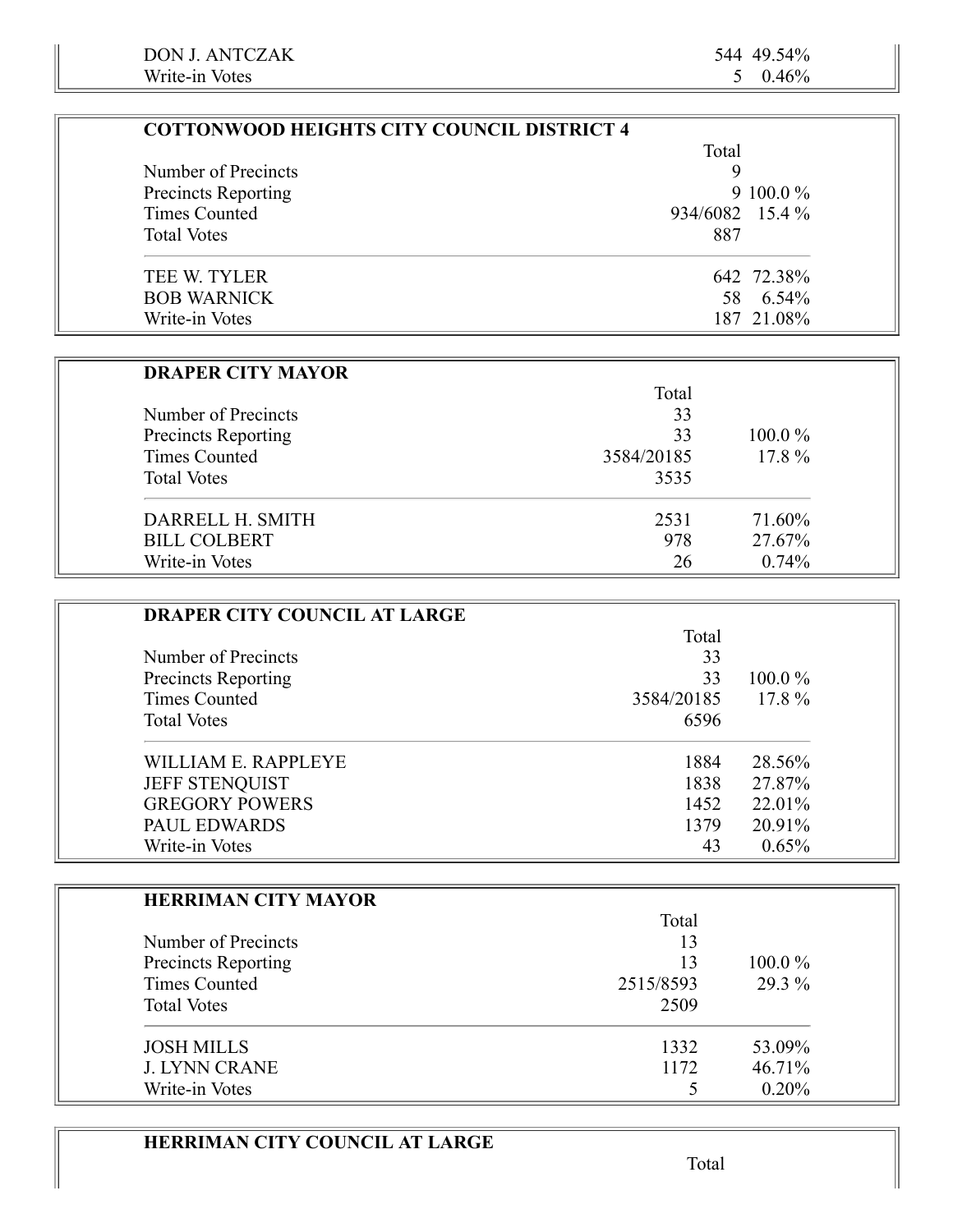| Number of Precincts<br><b>Precincts Reporting</b> | 13<br>13  | $100.0\%$ |
|---------------------------------------------------|-----------|-----------|
| Times Counted                                     | 2515/8593 | 29.3 %    |
| <b>Total Votes</b>                                | 4681      |           |
| <b>MICK SHANNON</b>                               | 1559      | 33.30%    |
| <b>CRAIG B. TISCHNER</b>                          | 1158      | 24.74%    |
| <b>MICHELLE FACER BAGULEY</b>                     | 1104      | 23.58%    |
| <b>JERRY W WALKER</b>                             | 830       | 17.73%    |
| Write-in Votes                                    | 30        | 0.64%     |

#### **MIDVALE MAYOR**

÷

|                            | Total      |           |
|----------------------------|------------|-----------|
| Number of Precincts        | 24         |           |
| <b>Precincts Reporting</b> | 24         | $100.0\%$ |
| Times Counted              | 2499/13651 | 18.3 %    |
| <b>Total Votes</b>         | 2479       |           |
| <b>JOANN B. SEGHINI</b>    | 1639       | 66.12%    |
| LYNN FUELLING              | 827        | 33.36%    |
| Write-in Votes             | 13         | 0.52%     |

 $T<sub>1</sub>$  1

| <b>MIDVALE CITY COUNCIL DISTRICT 4</b> |          |           |
|----------------------------------------|----------|-----------|
|                                        | Total    |           |
| Number of Precincts                    | 4        |           |
| <b>Precincts Reporting</b>             | 4        | $100.0\%$ |
| Times Counted                          | 557/2229 | $25.0\%$  |
| <b>Total Votes</b>                     | 510      |           |
| <b>WAYNE SHARP</b>                     | 496      | 97.25%    |
| Write-in Votes                         | 14       | 2.75%     |

| <b>MIDVALE CITY COUNCIL DISTRICT 5</b> |          |           |
|----------------------------------------|----------|-----------|
|                                        | Total    |           |
| Number of Precincts                    |          |           |
| Precincts Reporting                    |          | $100.0\%$ |
| <b>Times Counted</b>                   | 468/2382 | $19.6\%$  |
| <b>Total Votes</b>                     | 407      |           |
| <b>COLLEEN COSTELLO</b>                | 376      | 92.38%    |
| Write-in Votes                         |          | 7.62%     |

| <b>RIVERTON CITY MAYOR</b> |            |           |
|----------------------------|------------|-----------|
|                            | Total      |           |
| Number of Precincts        | 28         |           |
| <b>Precincts Reporting</b> | 28         | $100.0\%$ |
| <b>Times Counted</b>       | 3778/19271 | $19.6\%$  |
| <b>Total Votes</b>         | 3769       |           |
| BILL APPLEGARTH            | 3041       | 80.68%    |
| WILLIAM MARK NEWMAN        | 717        | 19.02%    |
| Write-in Votes             |            | 0.29%     |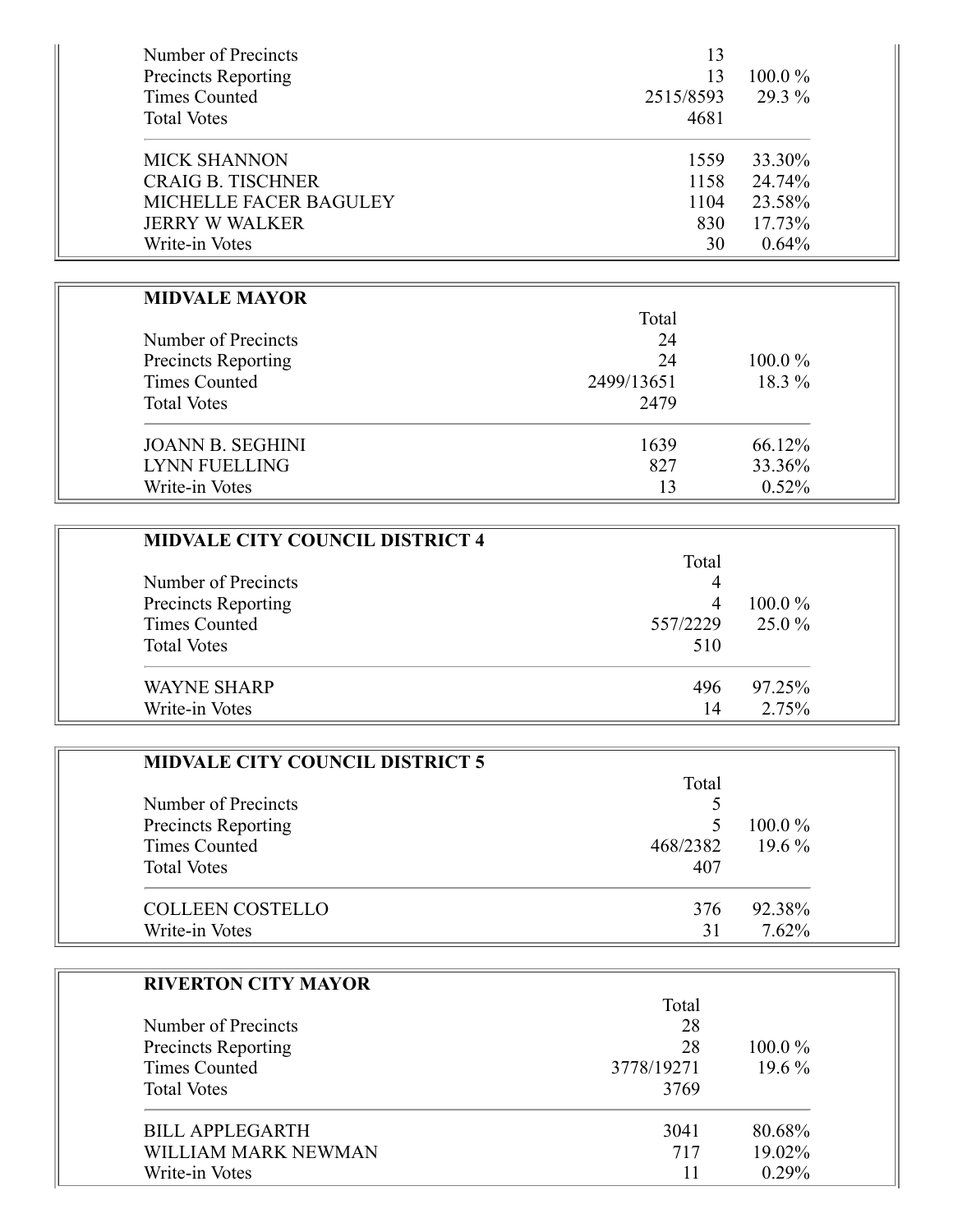| <b>RIVERTON CITY COUNCIL DISTRICT 3</b> |          |           |
|-----------------------------------------|----------|-----------|
|                                         | Total    |           |
| Number of Precincts                     | 4        |           |
| <b>Precincts Reporting</b>              | 4        | $100.0\%$ |
| Times Counted                           | 699/3233 | 21.6 %    |
| <b>Total Votes</b>                      | 681      |           |
| <b>TRACY C. THAXTON</b>                 | 424      | 62.26%    |
| <b>MARK C. MILLS</b>                    | 257      | 37.74%    |
| Write-in Votes                          |          | $0.00\%$  |

| <b>RIVERTON CITY COUNCIL DISTRICT 4</b> |              |           |
|-----------------------------------------|--------------|-----------|
|                                         | Total        |           |
| Number of Precincts                     | b            |           |
| Precincts Reporting                     | <sub>6</sub> | $100.0\%$ |
| <b>Times Counted</b>                    | 818/3837     | 21.3 %    |
| <b>Total Votes</b>                      | 763          |           |
| <b>AL LEAVITT</b>                       | 744          | 97.51%    |
| Write-in Votes                          | 19           | 2.49%     |

| <b>SANDY MAYOR</b>         |            |           |
|----------------------------|------------|-----------|
| Number of Precincts        | Total      |           |
|                            | 89         |           |
| <b>Precincts Reporting</b> | 89         | $100.0\%$ |
| <b>Times Counted</b>       | 9619/55378 | $17.4\%$  |
| <b>Total Votes</b>         | 9561       |           |
| <b>TOM DOLAN</b>           | 5473       | 57.24%    |
| <b>DAVE PERRY</b>          | 4027       | 42.12%    |
| Write-in Votes             | 61         | 0.64%     |

| <b>SANDY CITY COUNCIL AT LARGE</b>         |            |           |
|--------------------------------------------|------------|-----------|
|                                            | Total      |           |
| Number of Precincts<br>Precincts Reporting | 89         | $100.0\%$ |
|                                            | 89         |           |
| <b>Times Counted</b>                       | 9619/55378 | $17.4\%$  |
| <b>Total Votes</b>                         | 8950       |           |
| STEPHEN P. SMITH                           | 5894       | 65.85%    |
| <b>DAVID KINGSBURY</b>                     | 2969       | 33.17%    |
| Write-in Votes                             | 87         | $0.97\%$  |

| SANDY CITY COUNCIL DISTRICT 1 |            |           |
|-------------------------------|------------|-----------|
|                               | Total      |           |
| Number of Precincts           | 23         |           |
| <b>Precincts Reporting</b>    | 23         | $100.0\%$ |
| <b>Times Counted</b>          | 2267/13024 | $17.4\%$  |
| <b>Total Votes</b>            | 2042       |           |
|                               |            |           |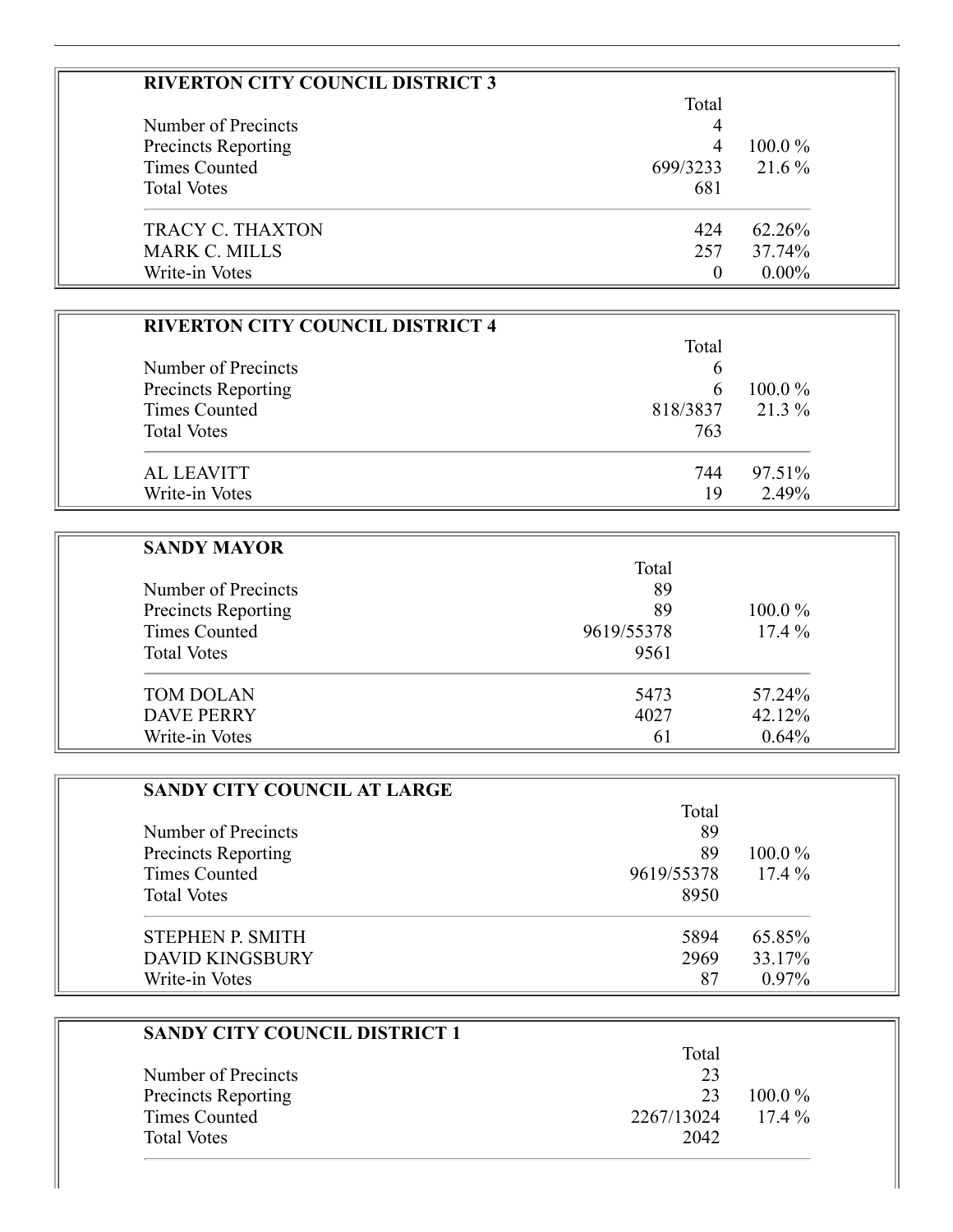| <b>SCOTT COWDELL</b><br>Write-in Votes        | 1947<br>95 | 95.35%<br>4.65%              |
|-----------------------------------------------|------------|------------------------------|
|                                               |            |                              |
| <b>SANDY CITY COUNCIL DISTRICT 3</b>          |            |                              |
|                                               | Total      |                              |
| Number of Precincts                           | 25         |                              |
| Precincts Reporting                           | 25         | 100.0%                       |
| <b>Times Counted</b>                          | 2658/15052 | $17.7\%$                     |
| <b>Total Votes</b>                            | 2299       |                              |
| <b>BRYANT F. ANDERSON</b>                     | 2232       | 97.09%                       |
| Write-in Votes                                | 67         | 2.91%                        |
|                                               |            |                              |
| <b>ALTA CANYON RECREATION SPECIAL SERVICE</b> |            |                              |
| <b>DISTRICT</b>                               |            |                              |
|                                               | Total      |                              |
| Number of Precincts                           |            | 33                           |
| <b>Precincts Reporting</b>                    |            | 100.0<br>33<br>$\frac{0}{0}$ |
| <b>Times Counted</b>                          |            | 3592/19907 18.0 %            |
| <b>Total Votes</b>                            | 8352       |                              |
| <b>ANNE T. BARR</b>                           |            | 263231.51%                   |
| <b>RICHARD W. BENN</b>                        |            | 261031.25%                   |
| <b>CAROL LUPUS</b>                            |            | 256030.65%                   |
| <b>VAUGHN WALSH</b>                           |            | $5\ 0.06\%$                  |
| FELICITY MURPHY                               |            | 4 0.05%                      |
| Write-in Votes                                |            | 541 6.48%                    |
|                                               |            |                              |
| <b>SOUTH JORDAN CITY MAYOR</b>                |            |                              |
|                                               | Total      |                              |

|                        | Total      |           |
|------------------------|------------|-----------|
| Number of Precincts    | 41         |           |
| Precincts Reporting    | 41         | $100.0\%$ |
| <b>Times Counted</b>   | 5917/26671 | $22.2\%$  |
| <b>Total Votes</b>     | 5901       |           |
| W. KENT MONEY          | 3219       | 54.55%    |
| <b>AARON V. OSMOND</b> | 2669       | 45.23%    |
| Write-in Votes         | 13         | $0.22\%$  |

| SOUTH JORDAN CITY COUNCIL DISTRICT 3 |                  |           |
|--------------------------------------|------------------|-----------|
|                                      | Total            |           |
| Number of Precincts                  | Q                |           |
| Precincts Reporting                  | 9                | $100.0\%$ |
| <b>Times Counted</b>                 | 1153/5617 20.5 % |           |
| <b>Total Votes</b>                   | 1145             |           |
| <b>BRIAN C. BUTTERS</b>              | 693              | 60.52%    |
| <b>JOSEPH ROSS</b>                   | 452              | 39.48%    |
| Write-in Votes                       |                  | $0.00\%$  |

 $\mathbb{I}$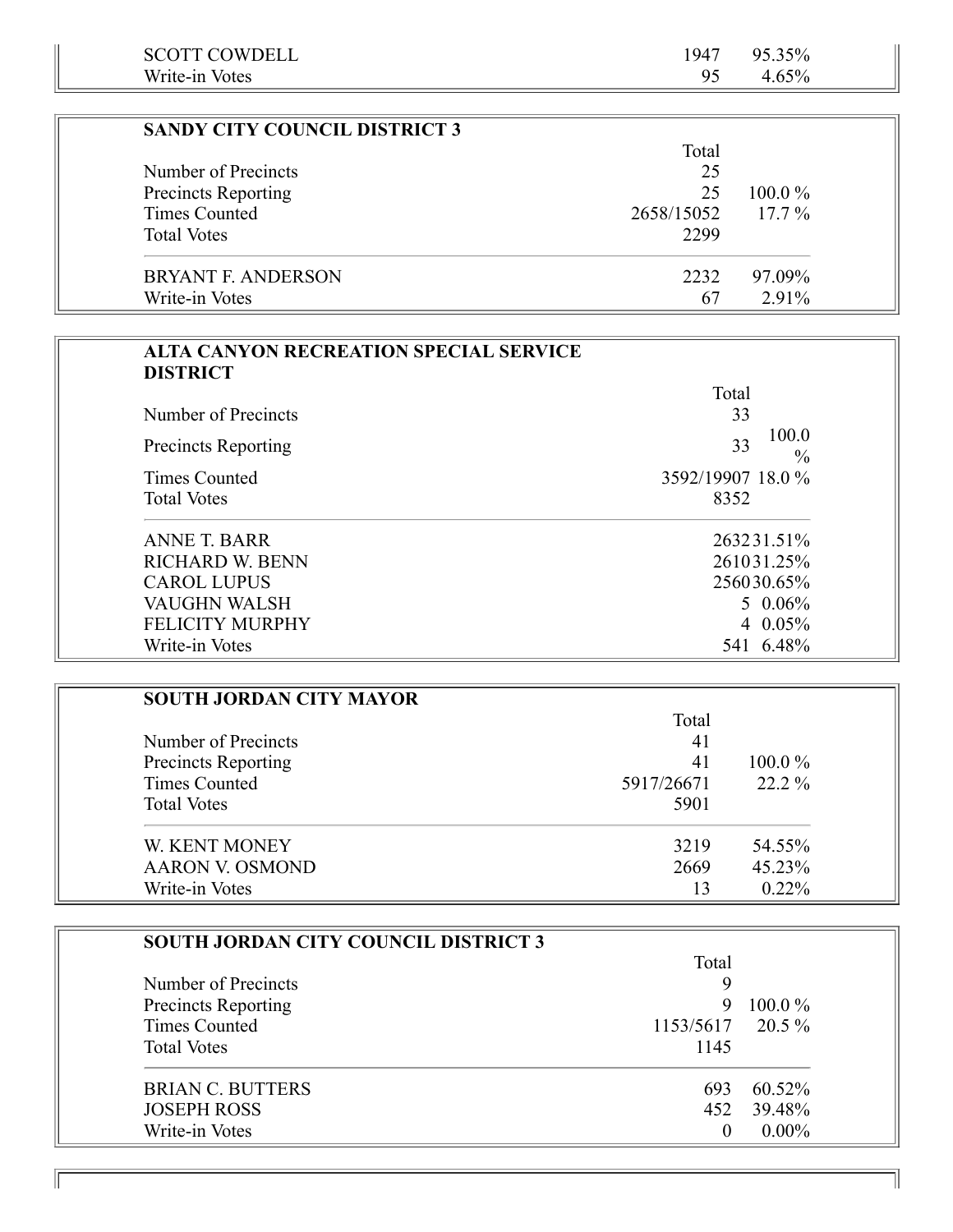## **SOUTH JORDAN CITY COUNCIL DISTRICT 5**

|                            | Total            |              |  |
|----------------------------|------------------|--------------|--|
| Number of Precincts        | 6                |              |  |
| <b>Precincts Reporting</b> |                  | 6 100.0 $\%$ |  |
| Times Counted              | 1030/4801 21.5 % |              |  |
| <b>Total Votes</b>         | 996              |              |  |
| <b>LARRY SHORT</b>         | 614              | 61.65%       |  |
| <b>JOHN C. HEATH</b>       | 381              | 38.25%       |  |
| Write-in Votes             |                  | $0.10\%$     |  |

#### **HOLLADAY MAYOR**

=

|                                            | Total      |           |
|--------------------------------------------|------------|-----------|
| Number of Precincts<br>Precincts Reporting | 30         | $100.0\%$ |
|                                            | 30         |           |
| <b>Times Counted</b>                       | 6132/17878 | $34.3\%$  |
| <b>Total Votes</b>                         | 6057       |           |
| <b>DENNIS R. WEBB</b>                      | 3546       | 58.54%    |
| E. BARRY TOPHAM                            | 2489       | 41.09%    |
| Write-in Votes                             | 22         | 0.36%     |

| <b>HOLLADAY CITY COUNCIL DISTRICT 1</b> |           |           |
|-----------------------------------------|-----------|-----------|
|                                         | Total     |           |
| Number of Precincts                     |           |           |
| <b>Precincts Reporting</b>              |           | $100.0\%$ |
| <b>Times Counted</b>                    | 1232/3266 | 37.7 %    |
| <b>Total Votes</b>                      | 1208      |           |
| <b>SABRINA R. PETERSEN</b>              | 671       | 55.55%    |
| <b>CAROL SCOTT</b>                      | 530       | 43.87%    |
| Write-in Votes                          |           | 0.58%     |

| <b>HOLLADAY CITY COUNCIL DISTRICT 3</b> |           |           |
|-----------------------------------------|-----------|-----------|
|                                         | Total     |           |
| Number of Precincts                     |           |           |
| Precincts Reporting                     |           | $100.0\%$ |
| <b>Times Counted</b>                    | 1098/3279 | 33.5 %    |
| <b>Total Votes</b>                      | 1082      |           |
| <b>PAT PIGNANELLI</b>                   | 564       | 52.13%    |
| <b>STEVE FOTHERINGHAM</b>               | 516       | 47.69%    |
| Write-in Votes                          |           | 0.18%     |

| <b>MURRAY CITY MAYOR</b> |            |           |
|--------------------------|------------|-----------|
|                          | Total      |           |
| Number of Precincts      | 50         |           |
| Precincts Reporting      | 50         | $100.0\%$ |
| Times Counted            | 7403/27150 | 27.3 %    |
| <b>Total Votes</b>       | 7358       |           |
| DANIEL C. SNARR          | 3983       | 54.13%    |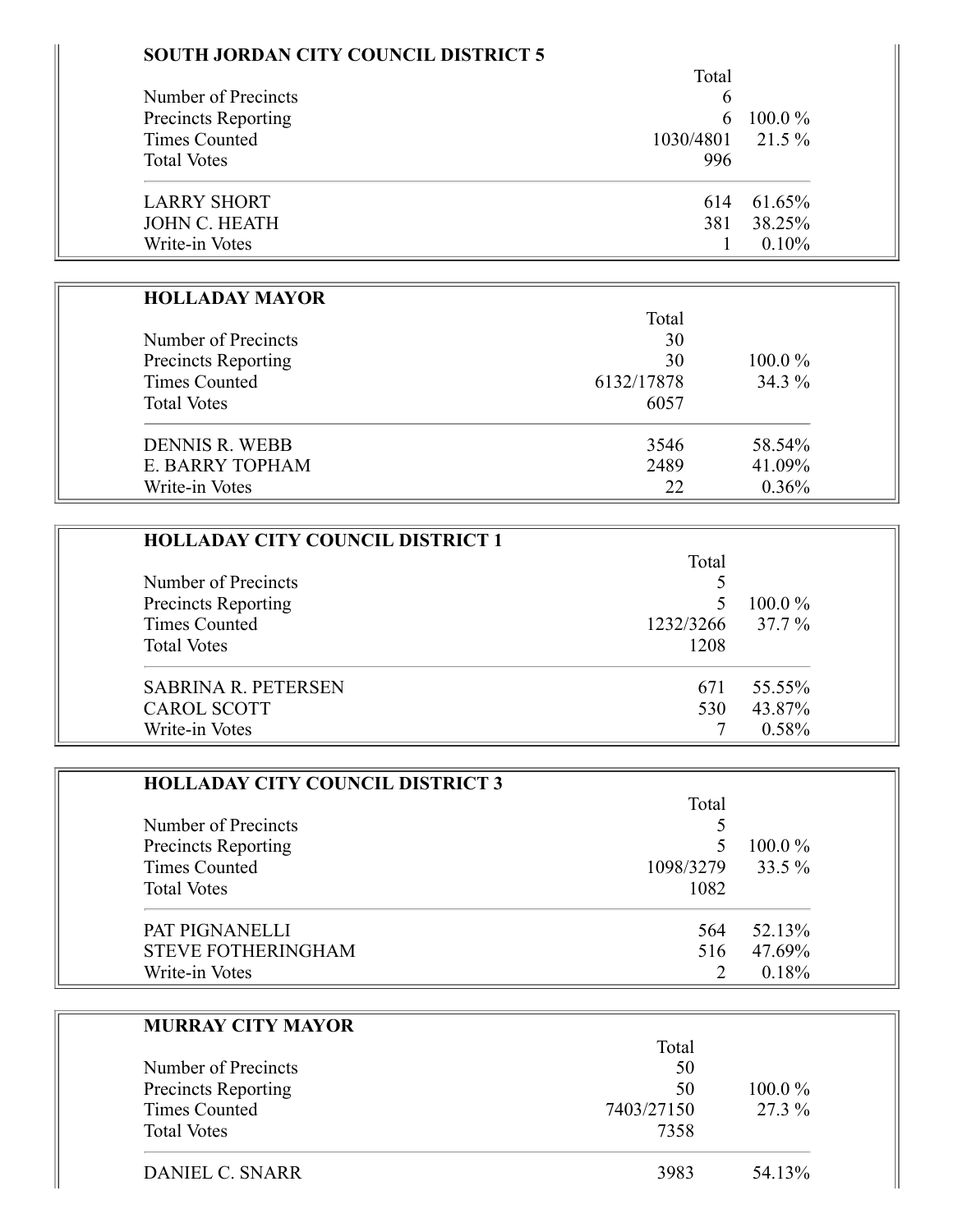| <b>KRISTA K. DUNN</b>                 | 3344      | 45.45%    |
|---------------------------------------|-----------|-----------|
| Write-in Votes                        | 31        | $0.42\%$  |
|                                       |           |           |
| <b>MURRAY CITY COUNCIL DISTRICT 2</b> |           |           |
|                                       | Total     |           |
| Number of Precincts                   | 9         |           |
| <b>Precincts Reporting</b>            | 9         | $100.0\%$ |
| Times Counted                         | 1714/5542 | $30.9\%$  |
| <b>Total Votes</b>                    | 1677      |           |
| <b>DARREN V. STAM</b>                 | 1170      | 69.77%    |
| <b>GARY O. MERRILL</b>                | 498       | 29.70%    |
| Write-in Votes                        | 9         | 0.54%     |

| <b>MURRAY CITY COUNCIL DISTRICT 4</b> |           |           |
|---------------------------------------|-----------|-----------|
|                                       | Total     |           |
| Number of Precincts                   | 11        |           |
| Precincts Reporting                   | 11        | $100.0\%$ |
| <b>Times Counted</b>                  | 1431/5683 | 25.2 %    |
| <b>Total Votes</b>                    | 1352      |           |
| <b>JARED A. SHAVER</b>                | 774       | 57.25%    |
| <b>ROBERT ORRIGONI</b>                | 574       | 42.46%    |
| Write-in Votes                        |           | $0.30\%$  |

| <b>SALT LAKE CITY COUNCIL DISTRICT 1</b> |           |           |
|------------------------------------------|-----------|-----------|
|                                          | Total     |           |
| Number of Precincts                      | 16        |           |
| Precincts Reporting                      | 16        | $100.0\%$ |
| Times Counted                            | 2231/9818 | 22.7 %    |
| <b>Total Votes</b>                       | 2203      |           |
| <b>CARLTON CHRISTENSEN</b>               | 1459      | 66.23%    |
| <b>LESLIE REYNOLDS-BENNS</b>             | 731       | 33.18%    |
| Write-in Votes                           |           | $0.59\%$  |

| <b>SALT LAKE CITY COUNCIL DISTRICT 3</b> |            |           |
|------------------------------------------|------------|-----------|
|                                          | Total      |           |
| Number of Precincts                      | 29         |           |
| <b>Precincts Reporting</b>               | 29         | $100.0\%$ |
| <b>Times Counted</b>                     | 4992/16847 | 29.6 %    |
| <b>Total Votes</b>                       | 4890       |           |
| <b>STAN PENFOLD</b>                      | 2564       | 52.43%    |
| PHIL CARROLL                             | 2310       | 47.24%    |
| Write-in Votes                           | 16         | $0.33\%$  |

| <b>SALT LAKE CITY COUNCIL DISTRICT 5</b> |       |                    |
|------------------------------------------|-------|--------------------|
|                                          | Total |                    |
| Number of Precincts                      | 25    |                    |
| <b>Precincts Reporting</b>               |       | $25 \quad 100.0\%$ |

 $\overline{\phantom{a}}$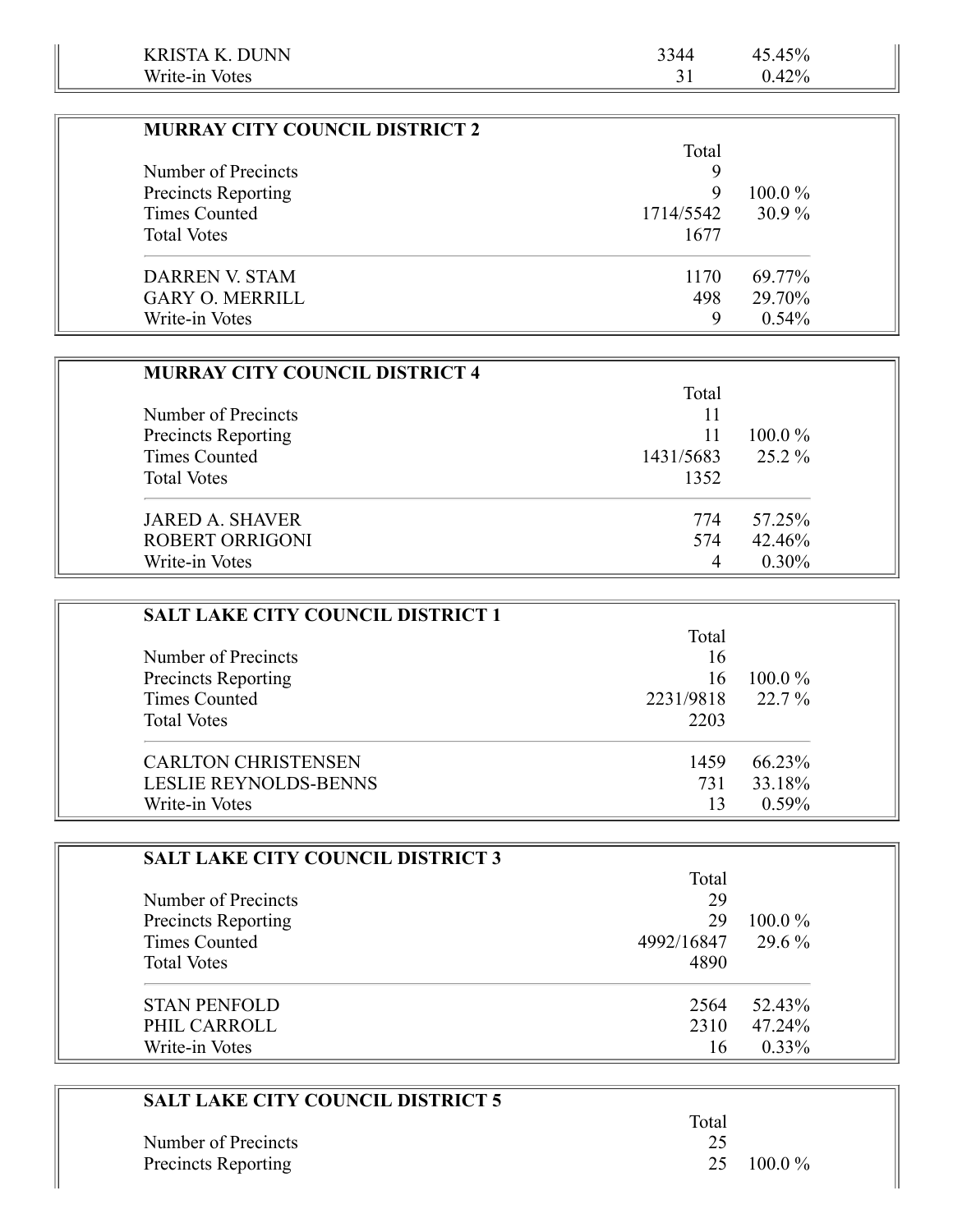| Times Counted<br><b>Total Votes</b> | 2667/16242<br>2383 | $16.4\%$ |
|-------------------------------------|--------------------|----------|
| <b>JILL REMINGTON LOVE</b>          | 2259               | 94.80%   |
| Write-in Votes                      | 124                | 5.20%    |

| <b>SALT LAKE CITY COUNCIL DISTRICT 7</b> |            |           |
|------------------------------------------|------------|-----------|
|                                          | Total      |           |
| Number of Precincts                      | 30         |           |
| <b>Precincts Reporting</b>               | 30         | $100.0\%$ |
| <b>Times Counted</b>                     | 4011/17130 | 23.4 %    |
| <b>Total Votes</b>                       | 3894       |           |
| <b>SOREN DAHL SIMONSEN</b>               | 1948       | 50.03%    |
| <b>LISA RAMSEY ADAMS</b>                 | 1935       | 49.69%    |
| Write-in Votes                           |            | 0.28%     |

| <b>SALT LAKE CITY PROPOSITION 1</b> |              |           |
|-------------------------------------|--------------|-----------|
|                                     | Total        |           |
| Number of Precincts                 | 167          |           |
| Precincts Reporting                 | 167          | $100.0\%$ |
| <b>Times Counted</b>                | 21161/105599 | $20.0\%$  |
| <b>Total Votes</b>                  | 20619        |           |
| YES                                 | 13569        | 65.81%    |
| N <sub>O</sub>                      | 7050         | 34.19%    |

| <b>SOUTH SALT LAKE CITY MAYOR</b> |           |           |
|-----------------------------------|-----------|-----------|
|                                   | Total     |           |
| Number of Precincts               | 15        |           |
| Precincts Reporting               | 15        | $100.0\%$ |
| Times Counted                     | 2061/8128 | $25.4\%$  |
| <b>Total Votes</b>                | 2044      |           |
| <b>CHERIE WOOD</b>                | 1267      | 61.99%    |
| <b>WES LOSSER</b>                 | 770       | 37.67%    |
| Write-in Votes                    |           | $0.34\%$  |

| <b>SOUTH SALT LAKE CITY COUNCIL AT LARGE</b> |                  |            |
|----------------------------------------------|------------------|------------|
|                                              | Total            |            |
| Number of Precincts                          | 15               |            |
| <b>Precincts Reporting</b>                   | 15               | $100.0\%$  |
| Times Counted                                | 2061/8128 25.4 % |            |
| <b>Total Votes</b>                           | 1983             |            |
| CASEY R. FITTS                               | 1151             | 58.04%     |
| <b>MATTHEW DUNN PITTS</b>                    |                  | 816 41.15% |
| Write-in Votes                               | 16               | 0.81%      |

# **SOUTH SALT LAKE CITY COUNCIL DISTRICT 2**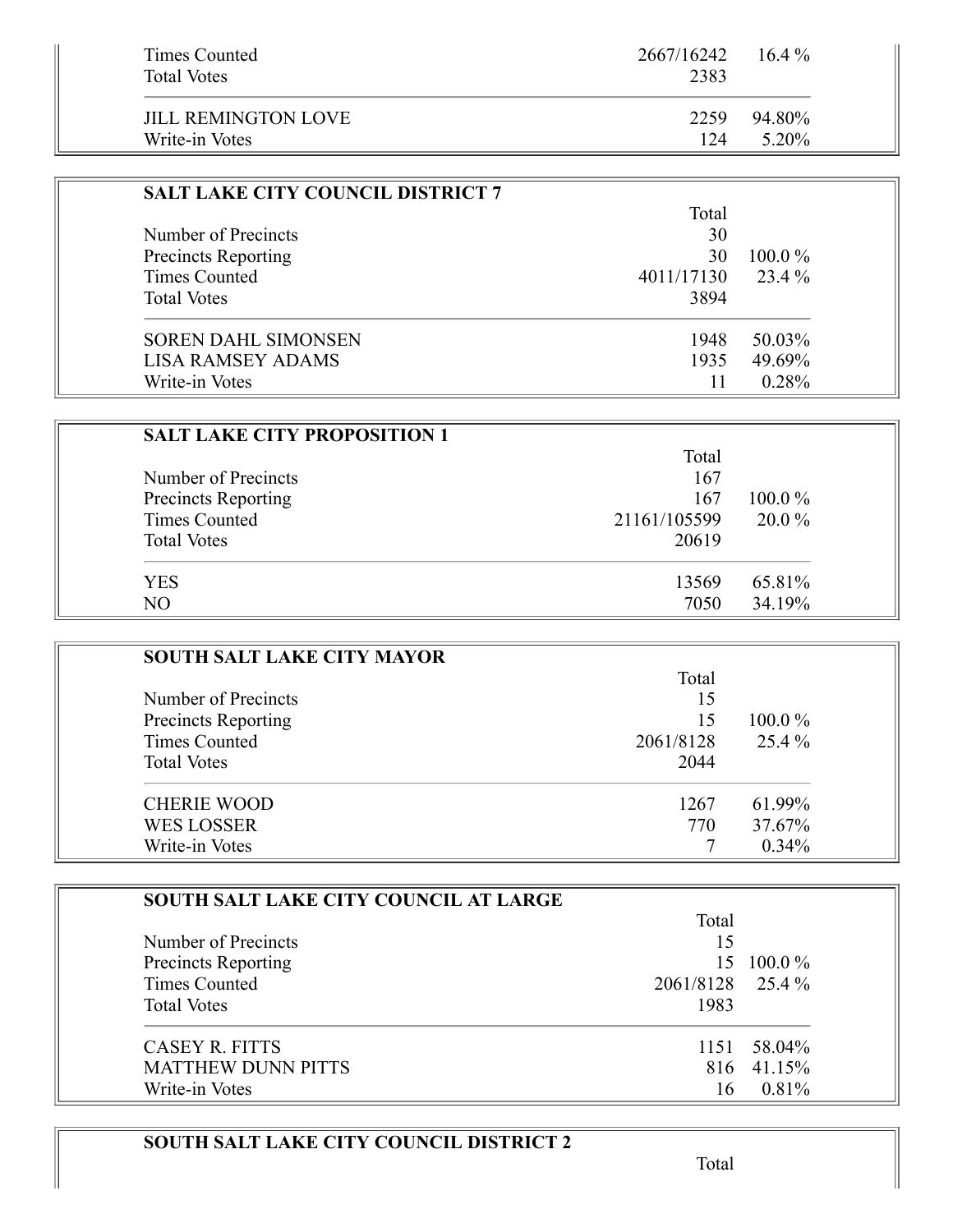| Number of Precincts<br><b>Precincts Reporting</b><br>Times Counted | 309/1355 22.8 % | 2 100.0 $\%$ |
|--------------------------------------------------------------------|-----------------|--------------|
| <b>Total Votes</b>                                                 | 295             |              |
| BOYD L. MARSHALL                                                   |                 | 169 57.29%   |
| NICK GOSDIS                                                        |                 | 123 41.69%   |
| Write-in Votes                                                     |                 | $1.02\%$     |

| <b>SOUTH SALT LAKE CITY COUNCIL DISTRICT 3</b> |                 |              |
|------------------------------------------------|-----------------|--------------|
|                                                | Total           |              |
| Number of Precincts                            |                 |              |
| Precincts Reporting                            |                 | 3 100.0 $\%$ |
| <b>Times Counted</b>                           | 437/1755 24.9 % |              |
| <b>Total Votes</b>                             | 425             |              |
| <b>JOHN B. WEAVER</b>                          |                 | 232 54.59%   |
| LINDA L. TURKOVICH                             |                 | 193 45.41%   |
| Write-in Votes                                 |                 | $0.00\%$     |

| <b>TAYLORSVILLE MAYOR</b>                  |            |           |
|--------------------------------------------|------------|-----------|
|                                            | Total      |           |
| Number of Precincts<br>Precincts Reporting | 43         |           |
|                                            | 43         | $100.0\%$ |
| <b>Times Counted</b>                       | 5844/30547 | $19.1\%$  |
| <b>Total Votes</b>                         | 5749       |           |
| <b>RUSS WALL</b>                           | 3656       | 63.59%    |
| REBEKAH WHYTE                              | 2046       | 35.59%    |
| Write-in Votes                             | 47         | 0.82%     |

| <b>TAYLORSVILLE CITY COUNCIL DISTRICT 4</b> |                  |           |
|---------------------------------------------|------------------|-----------|
|                                             | Total            |           |
| Number of Precincts<br>Precincts Reporting  | 10               |           |
|                                             | 10.              | $100.0\%$ |
| <b>Times Counted</b>                        | 1232/7122 17.3 % |           |
| <b>Total Votes</b>                          | 1186             |           |
| DAMA BARBOUR                                | 787.             | 66.36%    |
| <b>WARREN ROGERS</b>                        | 393              | 33.14%    |
| Write-in Votes                              | h                | $0.51\%$  |

| <b>TAYLORSVILLE CITY COUNCIL DISTRICT 5</b> |           |           |
|---------------------------------------------|-----------|-----------|
|                                             | Total     |           |
| Number of Precincts<br>Precincts Reporting  | 8         | $100.0\%$ |
|                                             | 8         |           |
| Times Counted                               | 1338/5710 | 23.4 %    |
| <b>Total Votes</b>                          | 1305      |           |
| <b>LARRY JOHNSON</b>                        | 753       | 57.70%    |
| LYNN R. HANDY                               | 551       | 42.22%    |
| Write-in Votes                              |           | 0.08%     |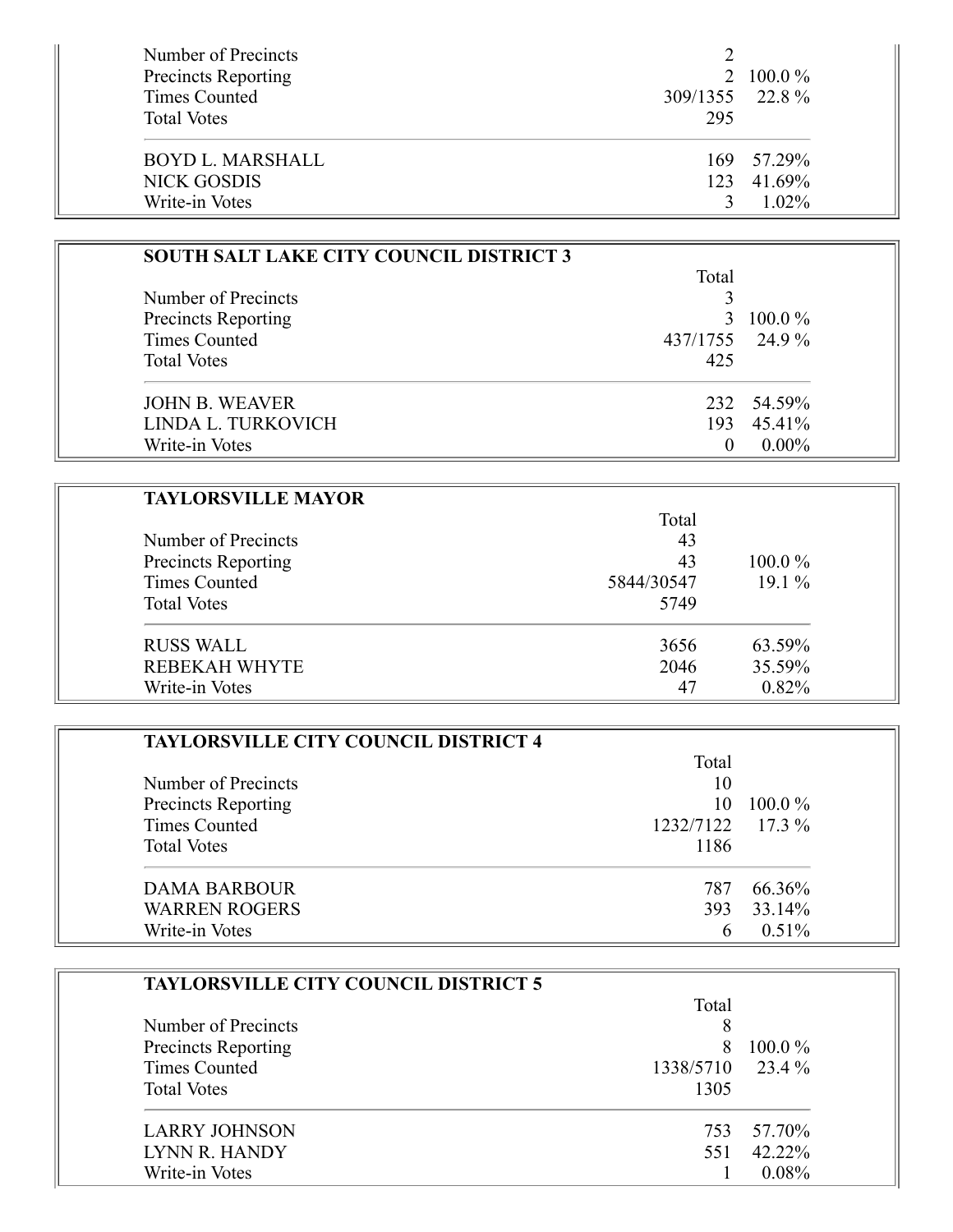| <b>WEST JORDAN MAYOR</b>   |            |           |
|----------------------------|------------|-----------|
|                            | Total      |           |
| Number of Precincts        | 71         |           |
| <b>Precincts Reporting</b> | 71         | $100.0\%$ |
| Times Counted              | 7245/44866 | $16.1\%$  |
| <b>Total Votes</b>         | 7150       |           |
| <b>MELISSA K. JOHNSON</b>  | 5104       | 71.38%    |
| <b>IRENE T. CASPER</b>     | 2006       | 28.06%    |
| Write-in Votes             | 40         | 0.56%     |

| WEST JORDAN CITY COUNCIL AT LARGE |            |           |
|-----------------------------------|------------|-----------|
|                                   | Total      |           |
| Number of Precincts               | 71         |           |
| <b>Precincts Reporting</b>        | 71         | $100.0\%$ |
| Times Counted                     | 7245/44866 | $16.1\%$  |
| <b>Total Votes</b>                | 13379      |           |
| <b>CHAD NICHOLS</b>               | 3870       | 28.93%    |
| CLIVE M. KILLPACK                 | 3628       | 27.12%    |
| <b>KATHY HILTON</b>               | 2989       | 22.34%    |
| <b>KAREN SHAEFFER</b>             | 2835       | 21.19%    |
| Write-in Votes                    | 57         | 0.43%     |

| <b>WEST VALLEY CITY MAYOR</b>              |          |           |
|--------------------------------------------|----------|-----------|
| Number of Precincts<br>Precincts Reporting | Total    |           |
|                                            | 71<br>71 | $100.0\%$ |
|                                            |          |           |
| <b>Total Votes</b>                         | 8437     |           |
| <b>MIKE WINDER</b>                         | 6409     | 75.96%    |
| <b>KEVIN FAYLES</b>                        | 2000     | 23.71%    |
| Write-in Votes                             | 28       | $0.33\%$  |

| WEST VALLEY CITY COUNCIL AT LARGE |                   |           |
|-----------------------------------|-------------------|-----------|
|                                   | Total             |           |
| Number of Precincts               |                   |           |
| <b>Precincts Reporting</b>        | 71                | $100.0\%$ |
| Times Counted                     | 8523/46256 18.4 % |           |
| <b>Total Votes</b>                | 8264              |           |
| <b>DON CHRISTENSEN</b>            | 4690              | 56.75%    |
| <b>BILL BARTON</b>                | 3536              | 42.79%    |
| Write-in Votes                    | 38                | 0.46%     |

| WEST VALLEY CITY COUNCIL DISTRICT 2 |       |                    |
|-------------------------------------|-------|--------------------|
|                                     | Total |                    |
| Number of Precincts                 | 16    |                    |
| <b>Precincts Reporting</b>          |       | $16 \quad 100.0\%$ |